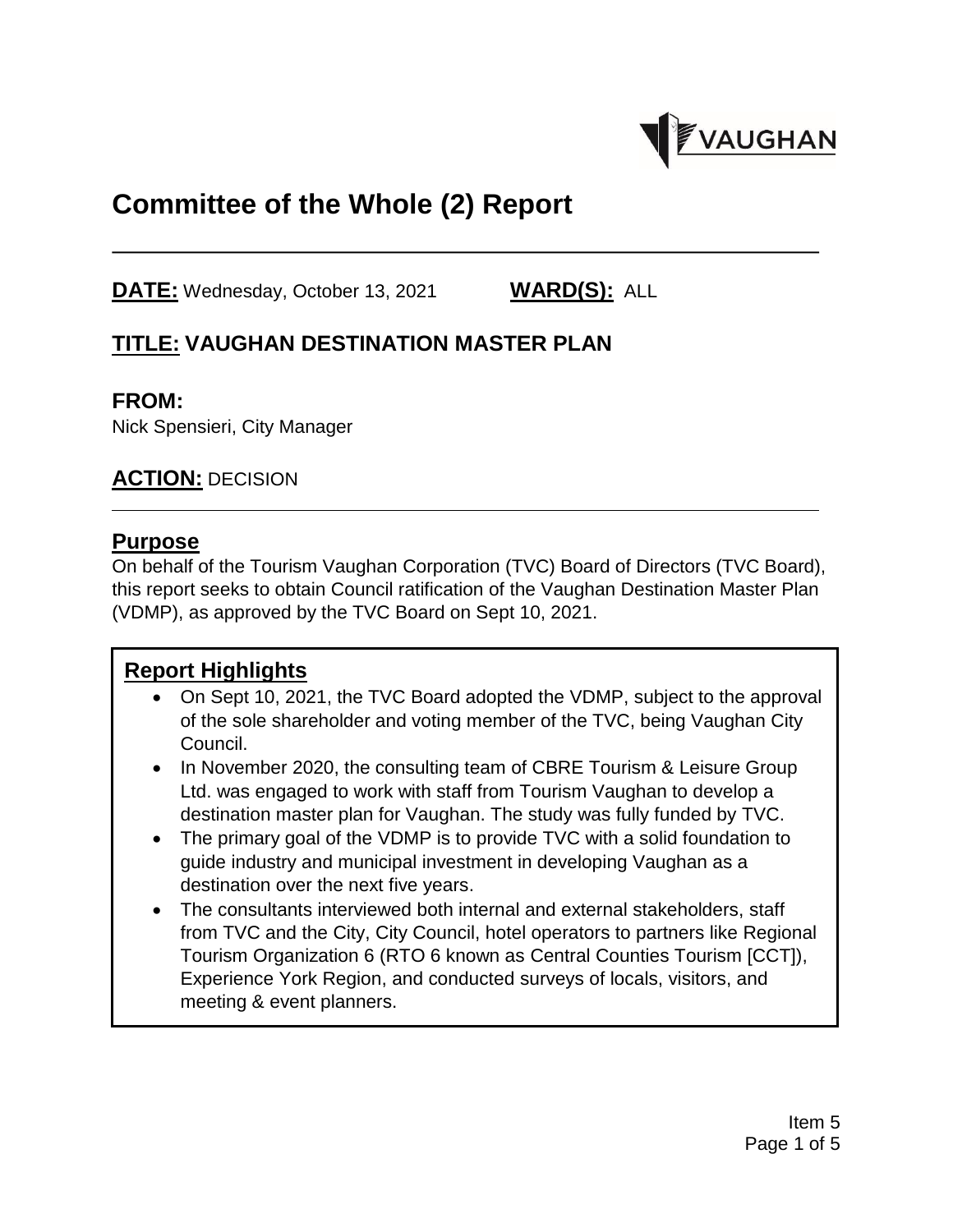# **Report Highlights continued**

- The plan identifies five strategic priority clusters, upon which the recommended actions have been developed: governance and city policy framework; product development; partnerships; marketing & communications; and research and data analysis.
- TVC staff will prioritize the recommendations and engage stakeholders in the implementation through a newly formed Tourism Advisory Board and TVC Board.

#### **Recommendations**

1. That the recommendations contained in the Vaughan Destination Master Plan, attached as Appendix 1, be approved by Council, as sole shareholder and voting member of the Tourism Vaughan Corporation, and be referred to staff and the Tourism Vaughan Board of Directors to implement, where appropriate, with the Tourism Advisory Committee.

### **Background**

TVC is the City's official destination marketing organization (DMO that began operations in January of 2020. On March 10, 2021, the 2021 Tourism Vaughan Business Plan and Budget was ratified by TVC's sole shareholder and voting member, being Vaughan City Council, directing the development of a Vaughan destination master plan.

In November 2020, the consulting team of CBRE Tourism & Leisure Group Ltd. was engaged to work with staff from TVC to develop the VDMP with a Project Advisory Group of industry stakeholders. The study was fully funded by TVC's 2021 Budget, obtained through 50% of the Vaughan Municipal Accommodation Tax (MAT) pursuant to By-law 029-2019.

On September 10, 2021, CBRE presented the VDMP (Attachment 1) to the Tourism TVC Board. The Board passed a motion to adopt the plan subject to approval from its sole shareholder and voting member, Vaughan Council. This report seeks such approval from Council.

The primary goal of the VDMP is to guide industry and municipal investment in developing Vaughan as a destination over the next five years – with a particular interest leveraging existing strengths, supporting future growth of tourism operators, unlocking the potential development for new tourism products and experiences, and rebuilding an industry that has been the most negatively impacted by COVID-19.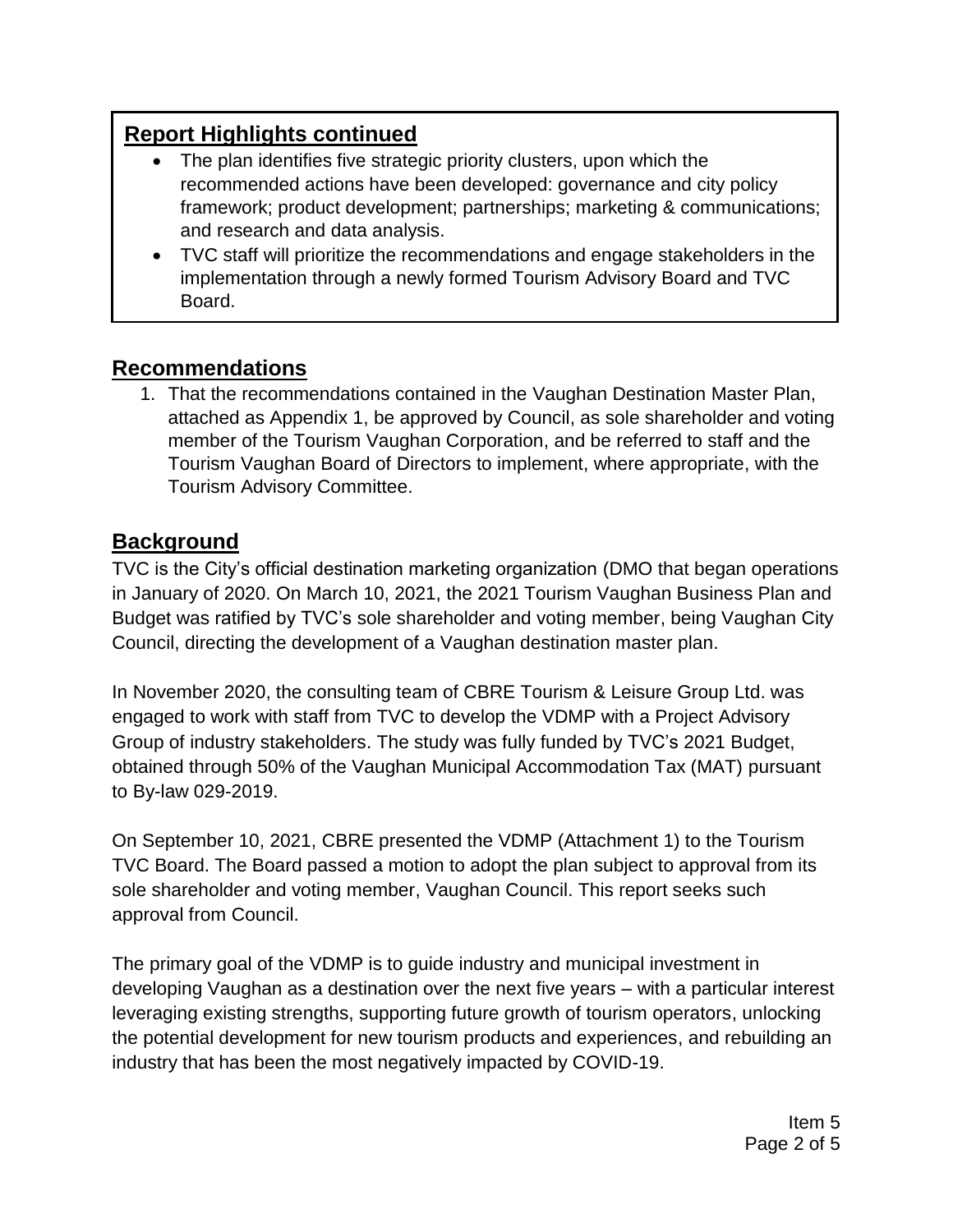The VDMP will also ensure TVC has a strong organizational foundation to guide both industry partners and municipal investment, to develop Vaughan as a premier destination over the next five years, with specific action items relative to visitor attraction, infrastructure, physical assets, and visitor experience programs and services.

The plan identifies five strategic priority clusters, upon which the recommended actions have been developed:

- 1. governance and city policy framework;
- 2. product development;
- 3. partnerships;
- 4. marketing & communications; and
- 5. research and data analysis.

# **Previous Reports/Authority**

Committee of the Whole (2) Report – [Tourism Vaughan 2021 Business Plan and](https://pub-vaughan.escribemeetings.com/filestream.ashx?DocumentId=63364)  [Budget \(March 8, 2021\)](https://pub-vaughan.escribemeetings.com/filestream.ashx?DocumentId=63364)

[City of Vaughan By-Law 029-2019 -](https://www.vaughan.ca/cityhall/by_laws/Bylaws/029-2019.pdf) Municipal Accommodation Tax

# **Analysis and Options**

The CBRE consulting team undertook an interactive strategic planning process with TVC and the Project Advisory Group comprised of industry stakeholders, to move forward with S.M.A.R.T. objectives in the short-term, (1-3 years), mid-term (3-5 years), and long-term (beyond 5 years), based on strong consultation and data analysis.

The consultants interviewed both internal and external stakeholders, from TVC, City staff and Council, hotel operators, RTO 6/CCT, Experience York Region, and conducted surveys of residents, visitors, and meeting & event planners.

The attached VDMP Executive Summary (Attachment 1) outlines key findings and recommendations of the plan, including alignment with the City on tourism related initiatives.

# **Financial Impact**

Recommendations of the VDMP will be funded through collections of the Vaughan MAT pursuant to By-law 029-2019 – inclusive of the encumbered 50% provided to TVC for destination promotions and development, and the City's unencumbered 50% designated for City building initiatives.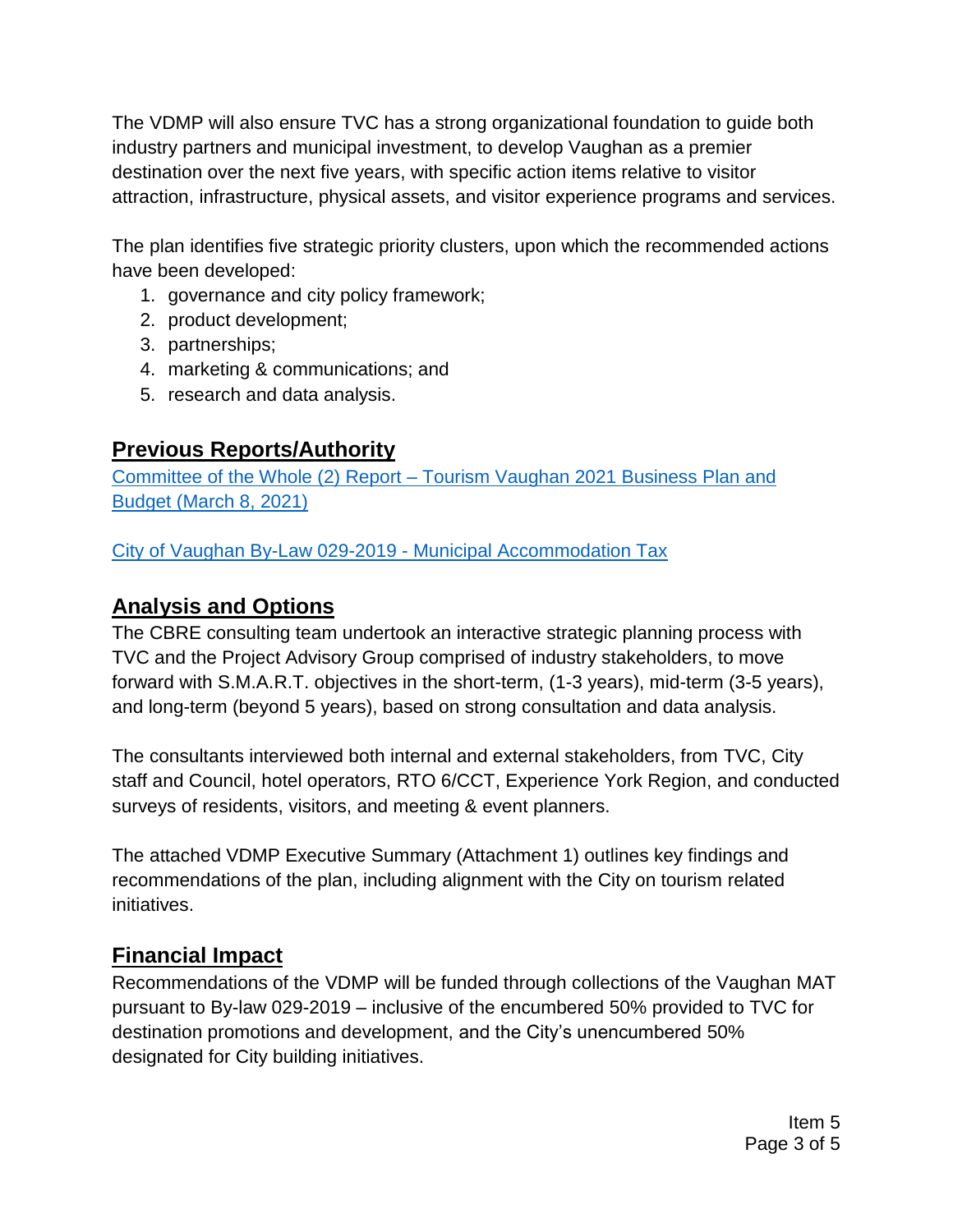Budget requests will be brought forward to Council for approval through the City's annual budget process and TVC's annual budget and business plan process (as sole shareholder and voting member), or otherwise as needed. At this time, no new funding is being requested in the TVC or City budget for the implementation of this plan.

### **Broader Regional Impacts/Considerations**

The VDMP will not only support tourism stakeholders in Vaughan, and enhance the experience for local and visitors alike, but it will also support that of York Region, RTO 6/CCT, Ontario and Canada. As home to some of Canada's most notable attractions (i.e. Canada's Wonderland, LEGOLAND Discovery Centre Toronto, McMichael Canadian Art Collection, Vaughan Mills and more), Vaughan's growth as premier destination will enhance economic outputs for its immediate neighbouring areas and beyond.

To ensure that this success is achieved, the VDMP was developed through a Project Advisory Group consisting of representatives from these neighbouring areas including the Ministry of Tourism, Heritage, Culture and Sport Industries, along with industry stakeholders with first-hand knowledge and expertise in the tourism sector (hotels, restaurants, BIAs, event organizers, sports facilities etc.).

Implementation of the plan will be brought forward by TVC staff through the TVC Board and in collaboration with the newly created Tourism Vaughan Advisory Committee comprised of industry stakeholders. (Please note that approval for the establishment of the Tourism Vaughan Advisory Committee is sought via separate report to Committee of the Whole).

# **Conclusion**

As the sole shareholder and voting member of the TVC, Council has the responsibility to approve the corporation's master plan, as discussed in this report. The VDMP provides a framework and recommended areas of focus for TVC and the City, in partnership with external stakeholders, to develop and promote Vaughan as a premier destination.

Support of this plan by Council will support recovery of Vaughan's and neighbouring regions' tourism industries and enhance the Vaughan experience for locals and visitors alike. With a common vision and roadmap, industry and local government can unite around a single plan for destination development that is supported by clear strategies and governance systems for optimal implementation.